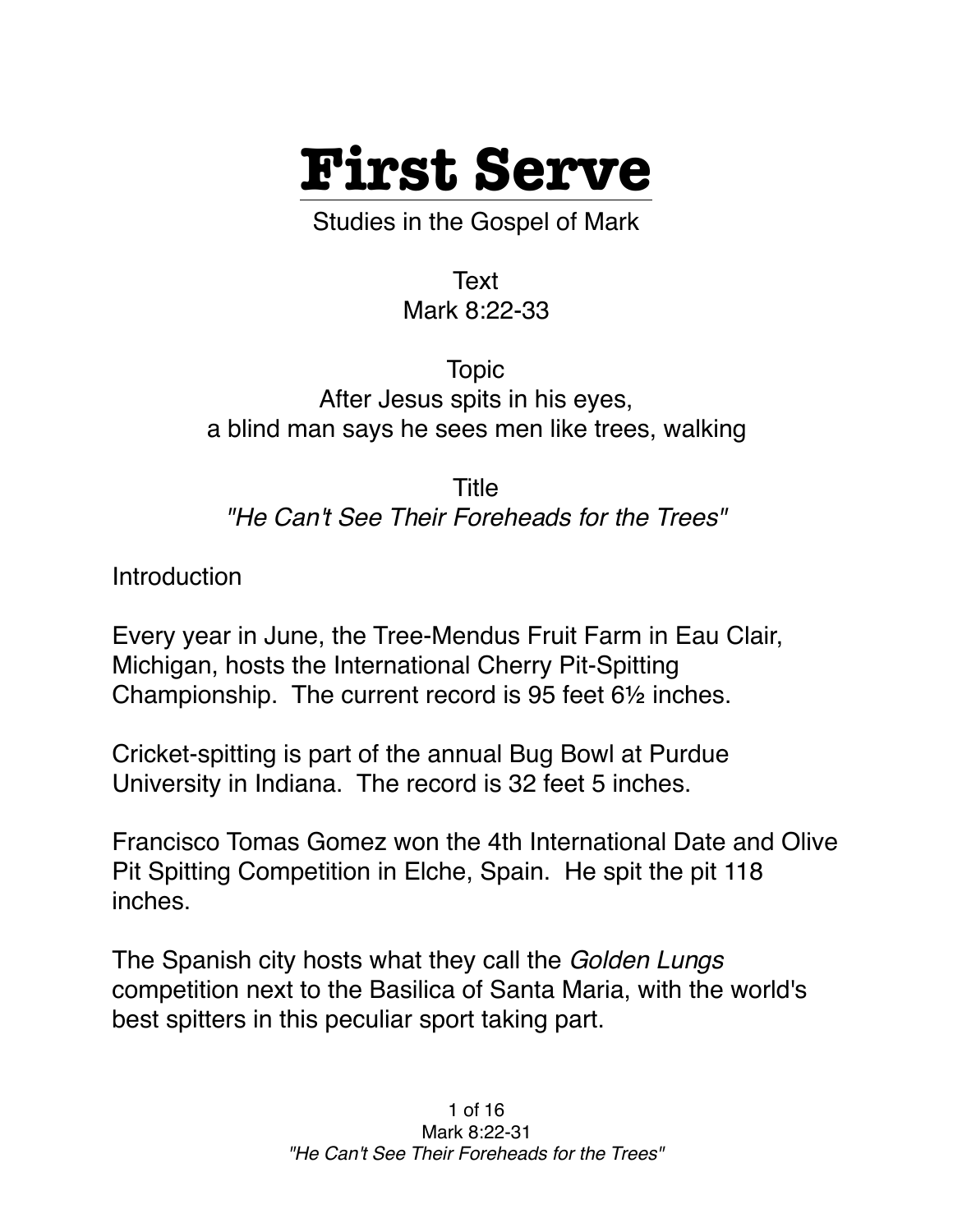Yes, it's considered a sport by enthusiasts. There is even a movement to bring olive pit spitting to the Olympics. It is being led by The Association of the Friends of Olive Trees.

They were denied by both Beijing and London.

As far as I can determine, a guy in India holds the world record for spitting *spit*, at 86 inches.

**Jesus was a spitter.** There are three *spit-tacular* miracle narratives in the Gospels:

- In the Gospel of John, a blind man was healed when Jesus "spit on the ground, made some mud with the saliva, and put it on the man's eyes" (John 9:6).
- In Mark chapter seven, a deaf man with a speech impediment was healed when "Jesus put his fingers into the man's ears. Then he spit and touched the man's tongue" (v33).
- In our text today, Jesus will heal a blind man by "spit[ting] on his eyes, and laying His hands on him."

The unusual method of healing, coupled with the fact that, here in our text, the healing takes place in stages, clues us that something more is going on than the miracle of a man receiving his sight.

The healing is a kind of parable, for Jesus' followers, about spiritual sight in general.

I'll organize my thoughts around the following two points: #1 Jesus Opens Blind Eyes & Gives You Progressive Vision, and #2 Satan Blinds Open Eyes & Causes You Vision Regression.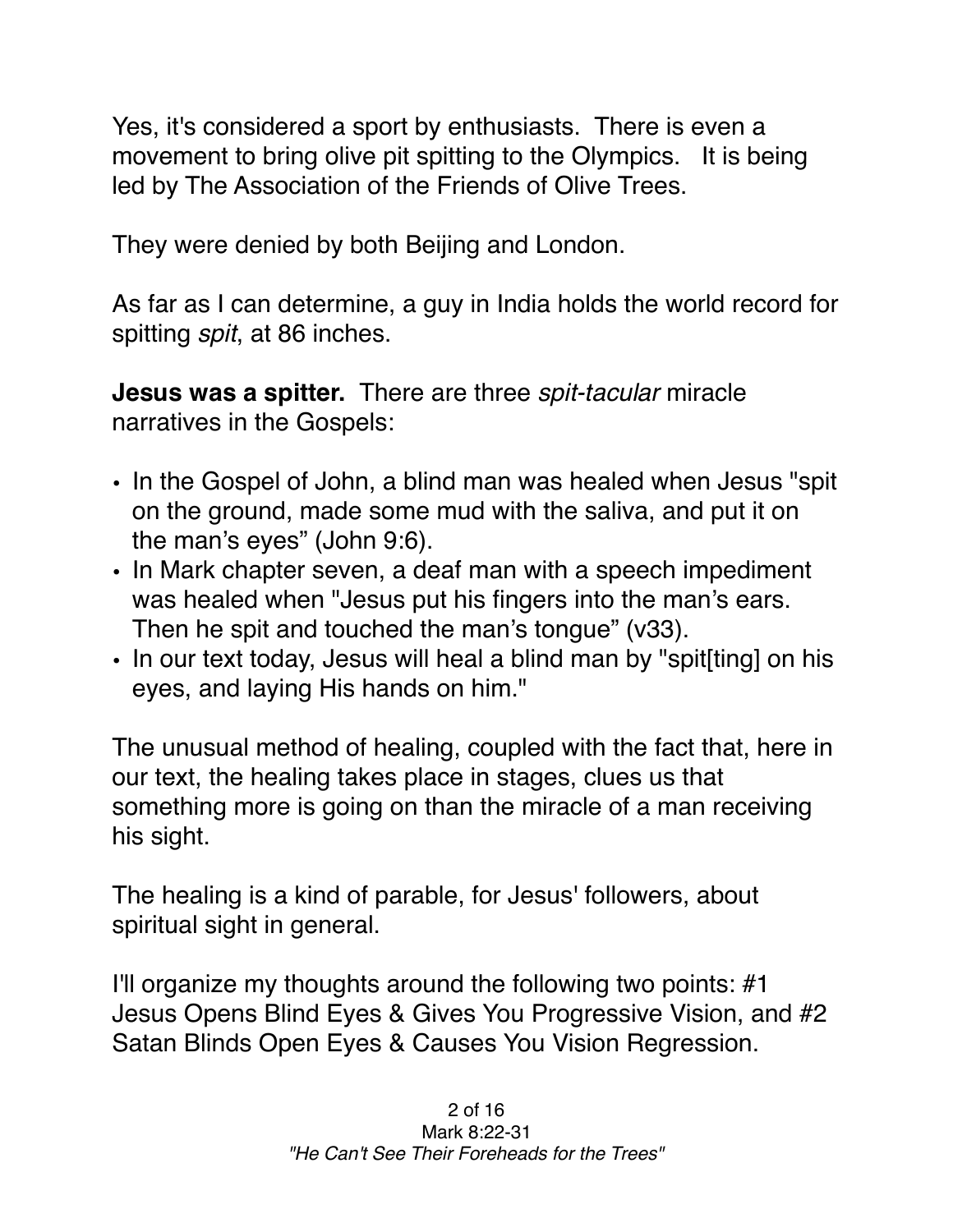#1 Jesus Opens Blind Eyes & Gives You Progressive Vision (v22-30)

All through Scripture, physical blindness is a metaphor used to represent the spiritual inability to see God's truth.

- A man who is physically blind cannot see God's visible revelation. He can't see the trees, and the earth, and the sky.
- A man who is spiritually blind cannot see God's invisible revelation: Love, truth, holiness, forgiveness, eternal life, grace, joy, peace, etc.

Once we are saved, we are no longer spiritually blind; we can see. We forget, however, that we do not see perfectly - not this side of Heaven. Thus the healing of the blind man in two stages encourages us to follow hard after the Lord to receive progressively better spiritual sight.

Mar 8:22 Then He came to Bethsaida; and they brought a blind man to Him, and begged Him to touch him.

"They" are never identified. We can't say if "they" were friends, or family, or both. Maybe they were strangers who, upon seeing Jesus, knew that there was a blind beggar who could benefit from His healing touch.

(I say "beggar," even though the text doesn't mention it, because that was the only profession for those with handicaps).

The best thing, always and in every situation, that we can do for a person is to somehow bring them to Jesus.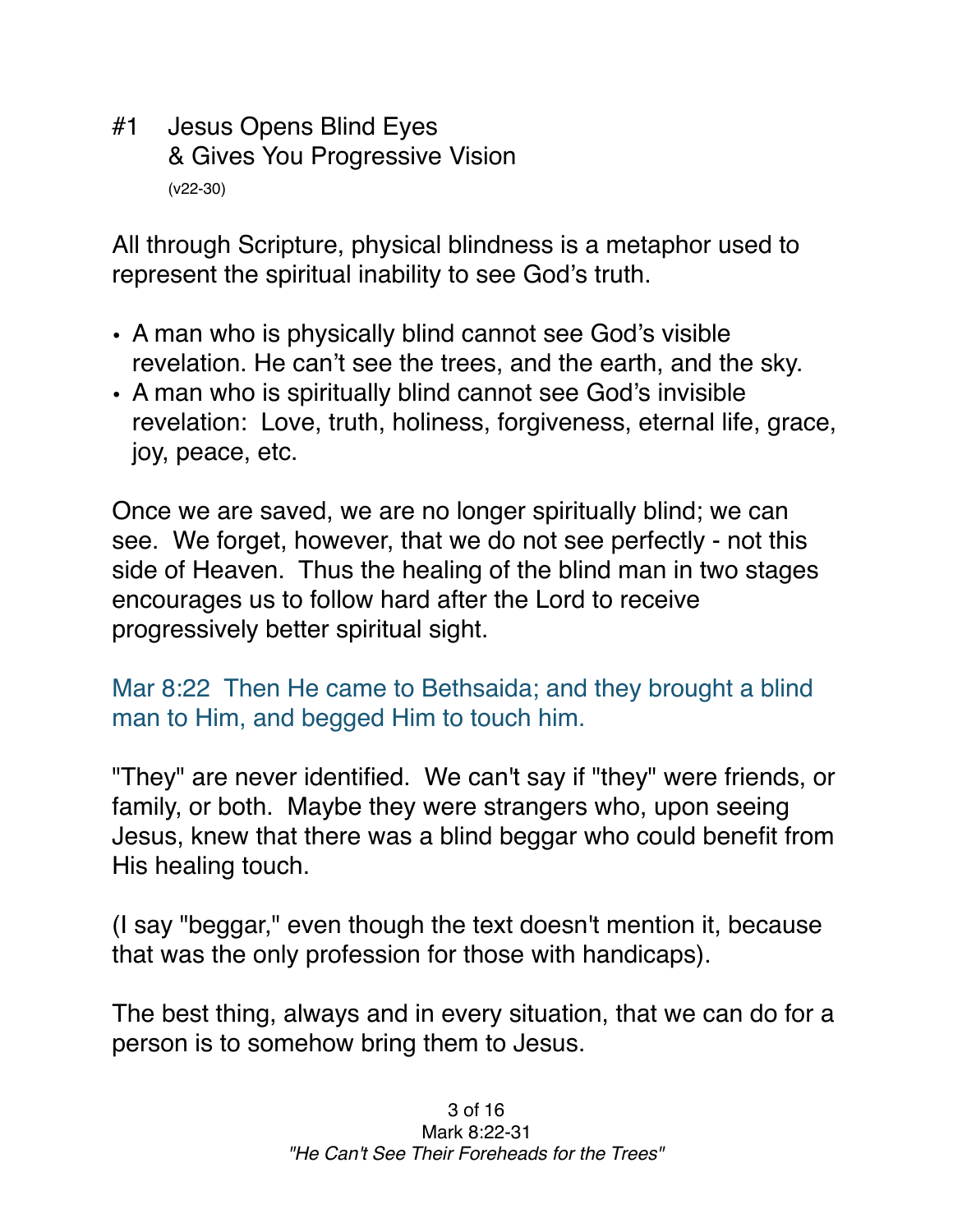They "begged Him to touch him." If the blind man was a beggar, these men now put themselves in his place, begging Jesus. It's a mark of compassion.

They had a preconceived idea of how Jesus ought to minister to the blind man.

So do we, and it can sometimes lead to disappointment. We might bring someone to Jesus, say by getting them to a service; but seemingly nothing happens. Do your part and leave the work in the Lord's capable hands.

Mar 8:23 So He took the blind man by the hand and led him out of the town. And when He had spit on his eyes and put His hands on him, He asked him if he saw anything.

It's been suggested that Jesus led the blind man out of town because Bethsaida was one of three Jewish cities Jesus rebuked for their unbelief. You find His words against them in the Gospel of Matthew. He said, for example, "Woe unto thee, Bethsaida! for if the mighty works, which were done in you, had been done in Tyre and Sidon, they would have repented long ago in sackcloth and ashes. But I say unto you, It shall be more tolerable for Tyre and Sidon at the day of judgment, than for you" (Matthew 11).

Bethsaida was under judgment for their unbelief, but even in wrath, God remembers mercy, and this blind man could be healed.

Jesus "spit on his eyes." Under the Law of Moses, anyone who was spit upon had to wash themselves and their clothes and were considered unclean until the evening (Leviticus 15:8).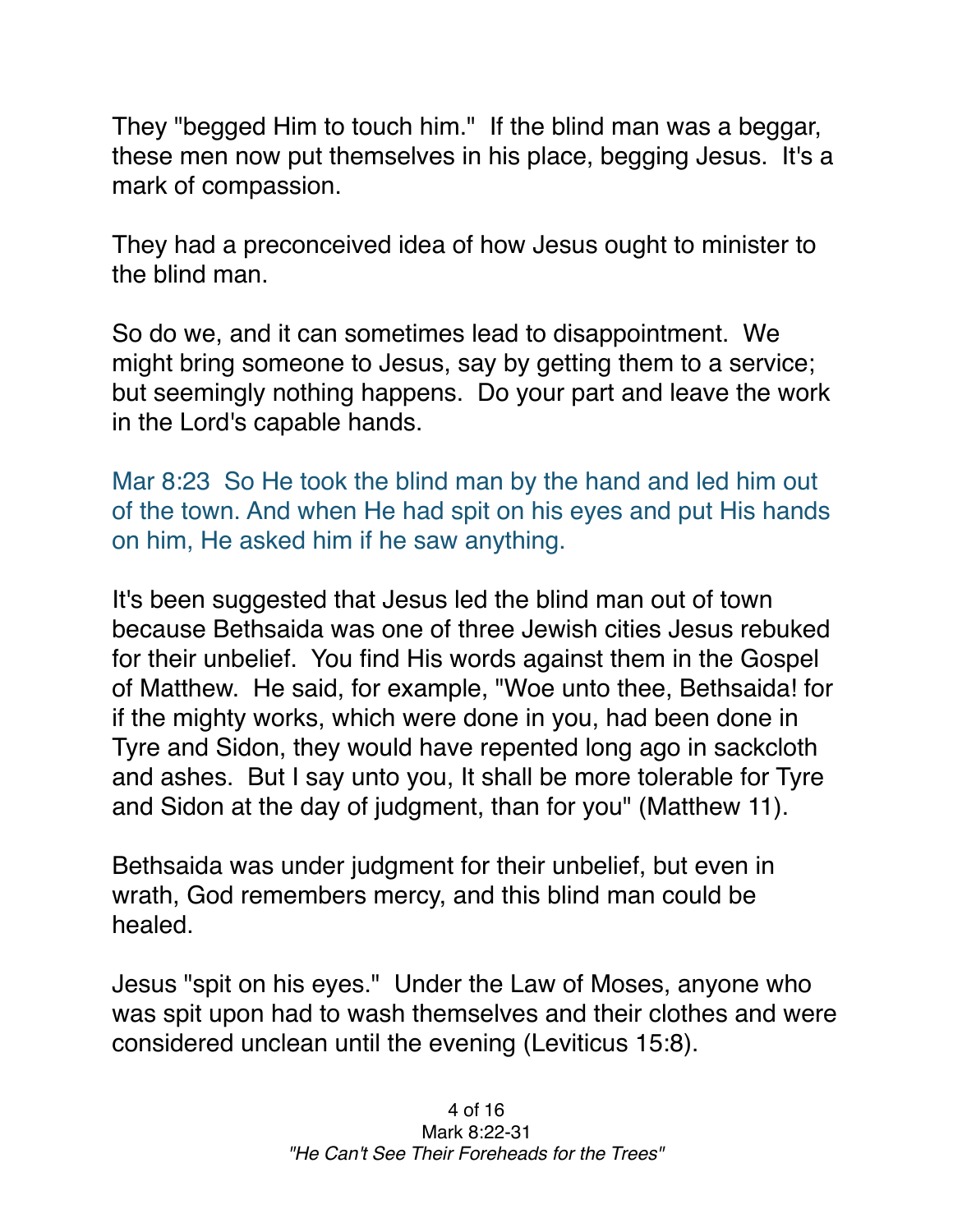It is a great insult to spit on someone or to be spit upon. Jesus was spit upon as a great insult before He was crucified. (Matthew 27:30).

I have no final solution to the "why" of Jesus spitting. It certainly wasn't medicinal, as some suggest.

It is fascinating to consider Jesus' possible reaction. He was fully God, but, during His time on the earth, He voluntarily set aside the independent use of His deity, and was fully dependent upon His Father. Spitting on this blind man must have seemed weird even to the Lord - but He obeyed.

I will say this about Jesus and spitting: It would take something ugly, something shameful, for Jesus to be able to save us. He would have to be ridiculed, beaten, spit upon, then nailed naked on the Cross, in order to save us.

The moment I think Jesus has done something ugly, in spitting on this man, I am reminded He came to do something far uglier, for me.

Christianity is bloody. The Cross is offensive to nonbelievers, declaring them sinners deserving of eternal conscious torment.

Having spit on the blind man, and having laid His hands on him, you're expecting him to be healed.

Mar 8:24 And he looked up and said, "I see men like trees, walking."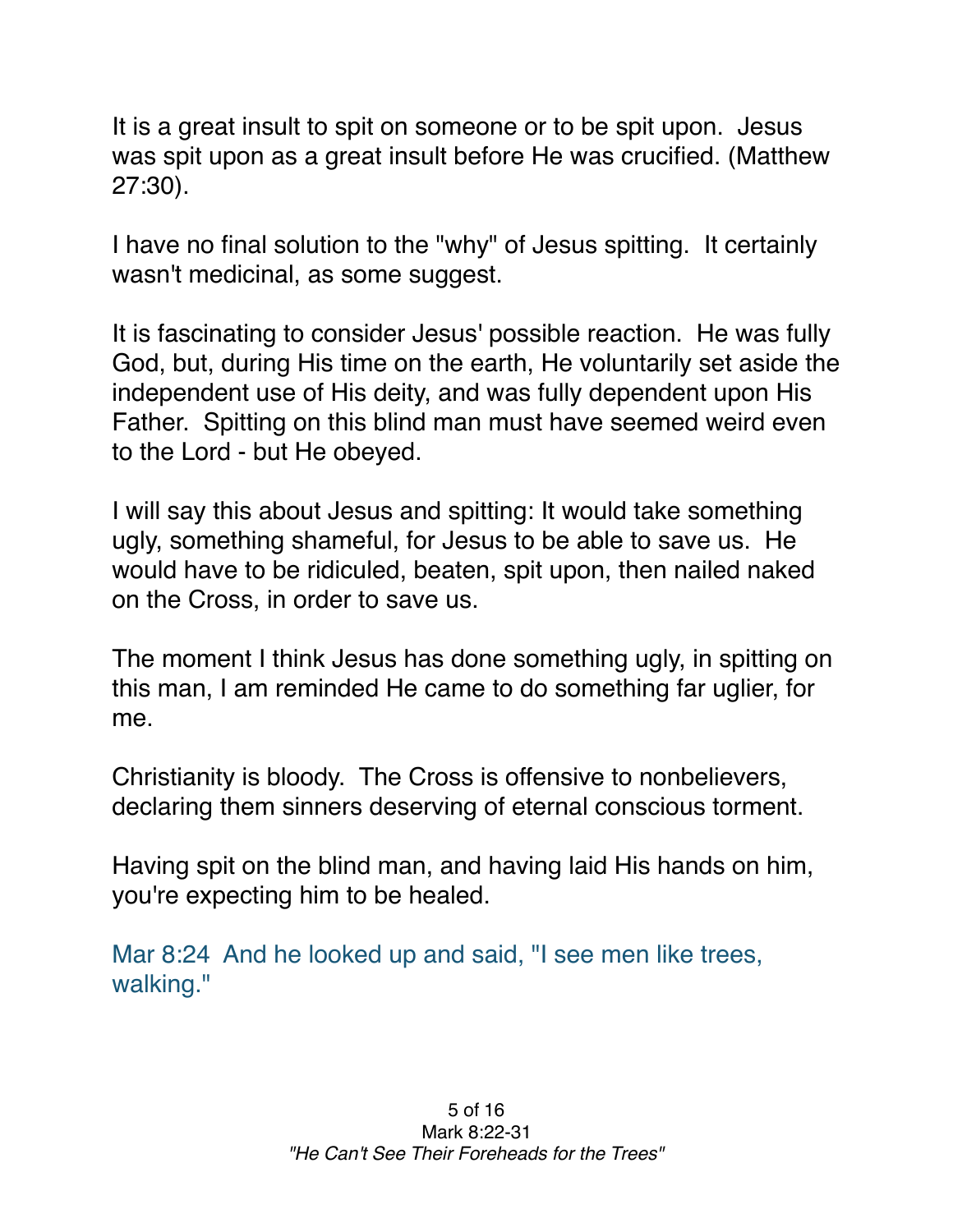His description immediately reminds you of the Ents in Tolkien's *The Lord of the Rings.* Although in that case you'd have to say you saw "trees like men, walking."

As as a side note, we infer from this that the blind man once had sight, since he knew what "trees" looked like, and could distinguish "men" from them.

The "men" were most likely the twelve.

The take-away here is that Jesus *began* to heal his blindness.

Mar 8:25 Then He put His hands on his eyes again and made him look up. And he was restored and saw everyone clearly.

Fully restored, probably better than 20-20 vision. But in two stages. We'll suggest why momentarily. First, let's finish the story.

Mar 8:26 Then He sent him away to his house, saying, "Neither go into the town, nor tell anyone in the town."

The formerly blind man must not have been from Bethsaida. Jesus didn't want him going there, and giving them a testimony, not just because they had been judged, but so they would not judge the man.

The people in the towns Jesus rebuked were far gone. They would have torn down this man, who must have been so excited to have been healed.

If you got saved later in life, did you get ridiculed by friends and family? Maybe you handled it alright, or maybe it stumbled you.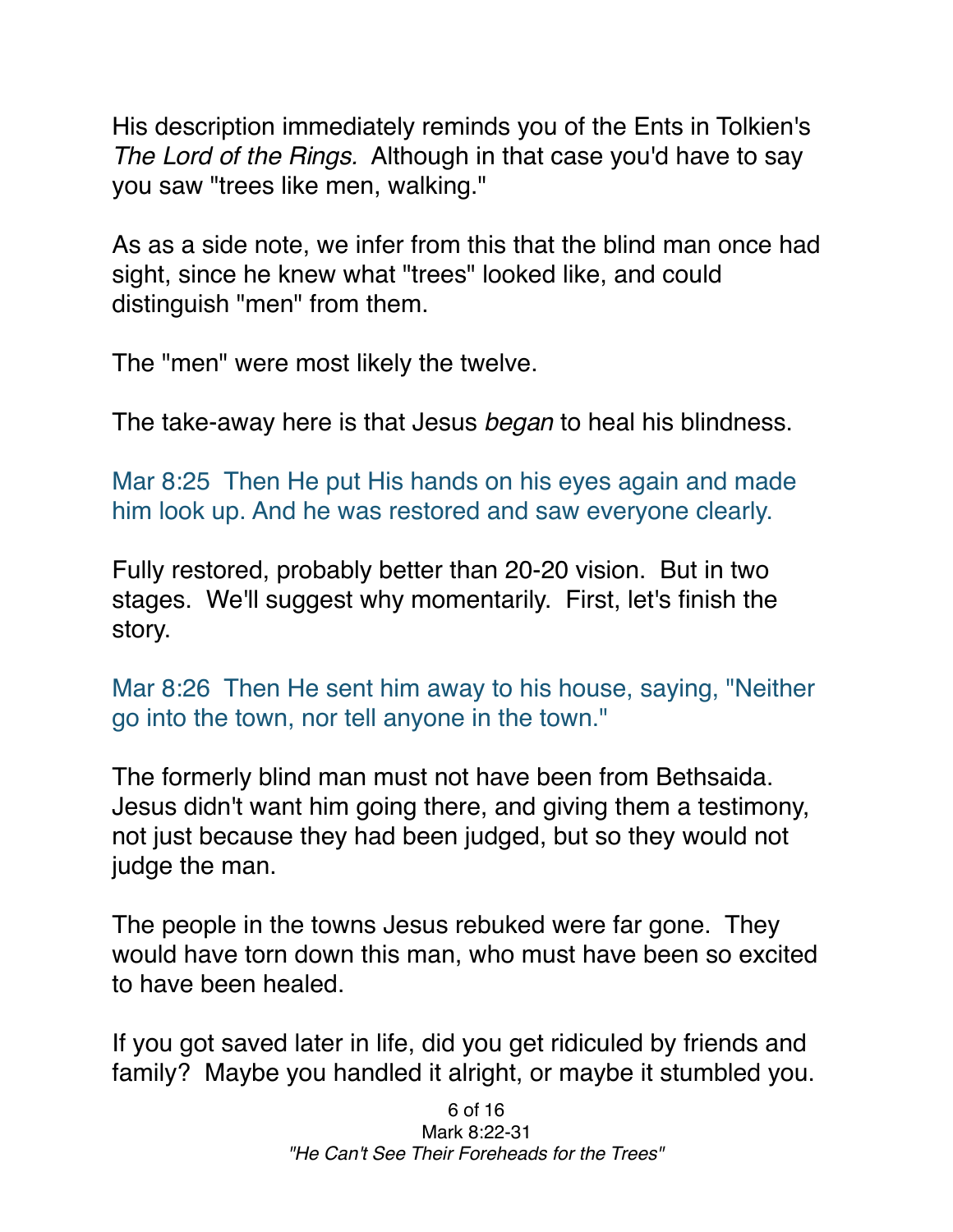Jesus wanted this man to get a little grounded before he went up against the scoffers.

Why the progressive healing? I suggested it was a kind of parable, for Jesus' followers, about spiritual sight in general.

Salvation can certainly be compared to having been blind, then receiving sight. We are, in fact, rescued out from the kingdom of darkness, and put into the kingdom of light.

- In Acts 26:8 we read, "to open their eyes so that they may turn from darkness to light and from the dominion of Satan to God, that they may receive forgiveness of sins and an inheritance among those who have been sanctified by faith in Me."
- In Ephesians 5:8 we read, "you were formerly darkness, but now you are Light in the Lord; walk as children of Light."

Our final salvation is secure, by what Jesus has done; but it is not complete, and won't be until we see Jesus face-to-face.

Theologians put it like this:

- We are once-for-all justified by grace through faith in Jesus Christ. Because of the Cross, God can accept me just-as-if-I'd never sinned.
- We are being sanctified, which means set apart, day-by-day, as we walk with the Lord. He who began this good work in us will be faithful to complete it.
- We will one day be glorified, when we shed this body of flesh for our eternal bodies.

The apostle John put it this way: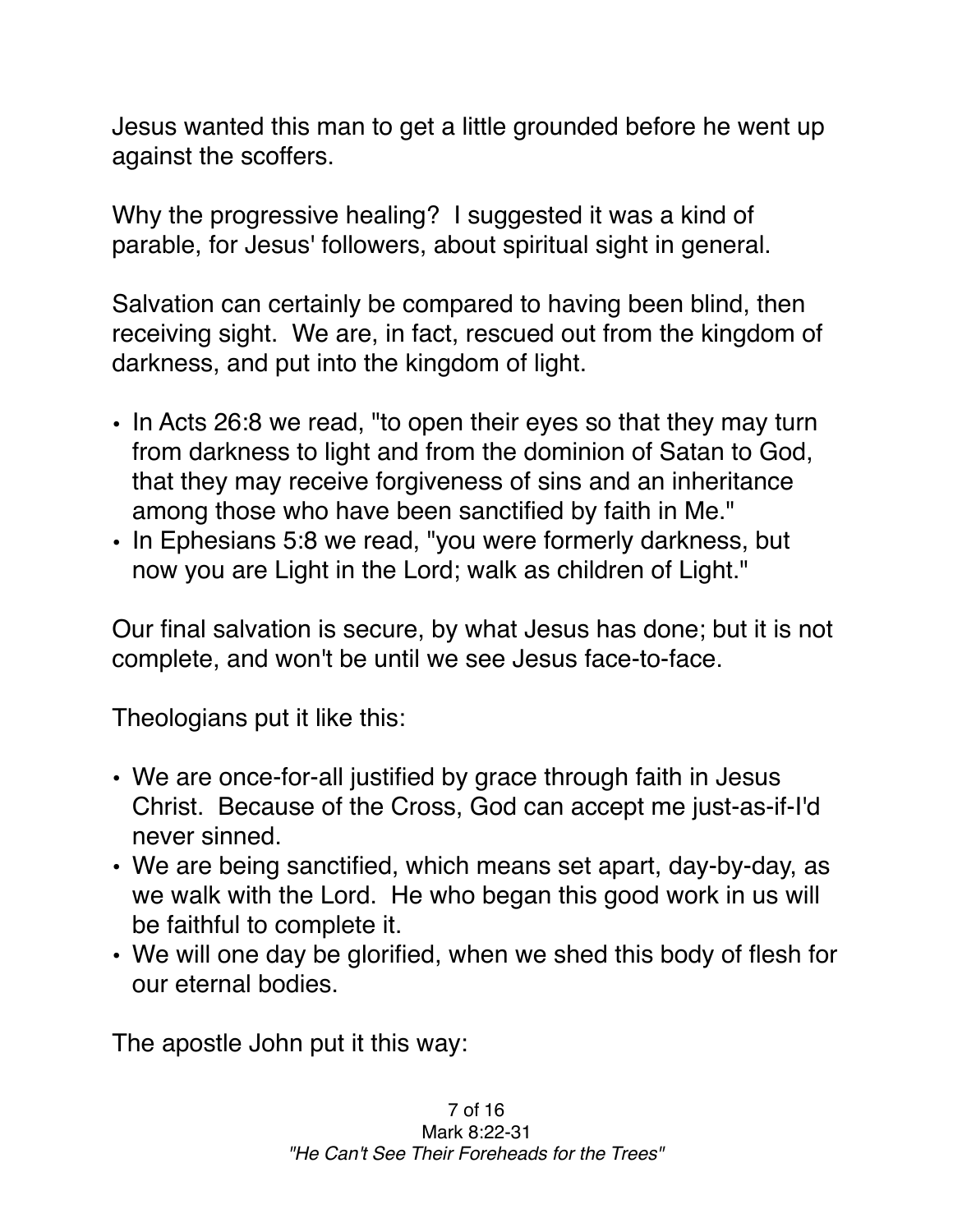1Jn 3:2 Beloved, now we are children of God; and it has not yet been revealed what we shall be, but we know that when He is revealed, we shall be like Him, for we shall see Him as He is.

Since we are a work in progress, we do not have perfect spiritual sight. The apostle Paul said,

1Co 13:12 For now we see in a mirror, dimly, but then face to face. Now I know in part, but then I shall know just as I also am known.

Thus I believe it is accurate to say that Jesus gives us progressive spiritual vision, until such time as we see Him face-toface.

As you age, you may need corrective lenses to see things accurately. Jesus, as He is presented in the Bible, functions as our spiritual corrective lenses.

The apostle Paul also said,

2Co 3:18 But we all... beholding as in a mirror the glory of the Lord, are being transformed into the same image from glory to glory, just as by the Spirit of the Lord.

The apostle James calls the Word of God our "mirror" (James 1:23-25). As we look into God's mirror, we will be changed into the same image of the Lord.

Interestingly, God's mirror is not a mirror that shows us what we look like as much as it shows us what Jesus looks like. We want to see Jesus - His attributes, His character - in order to understand the transformation God is trying to accomplish in us.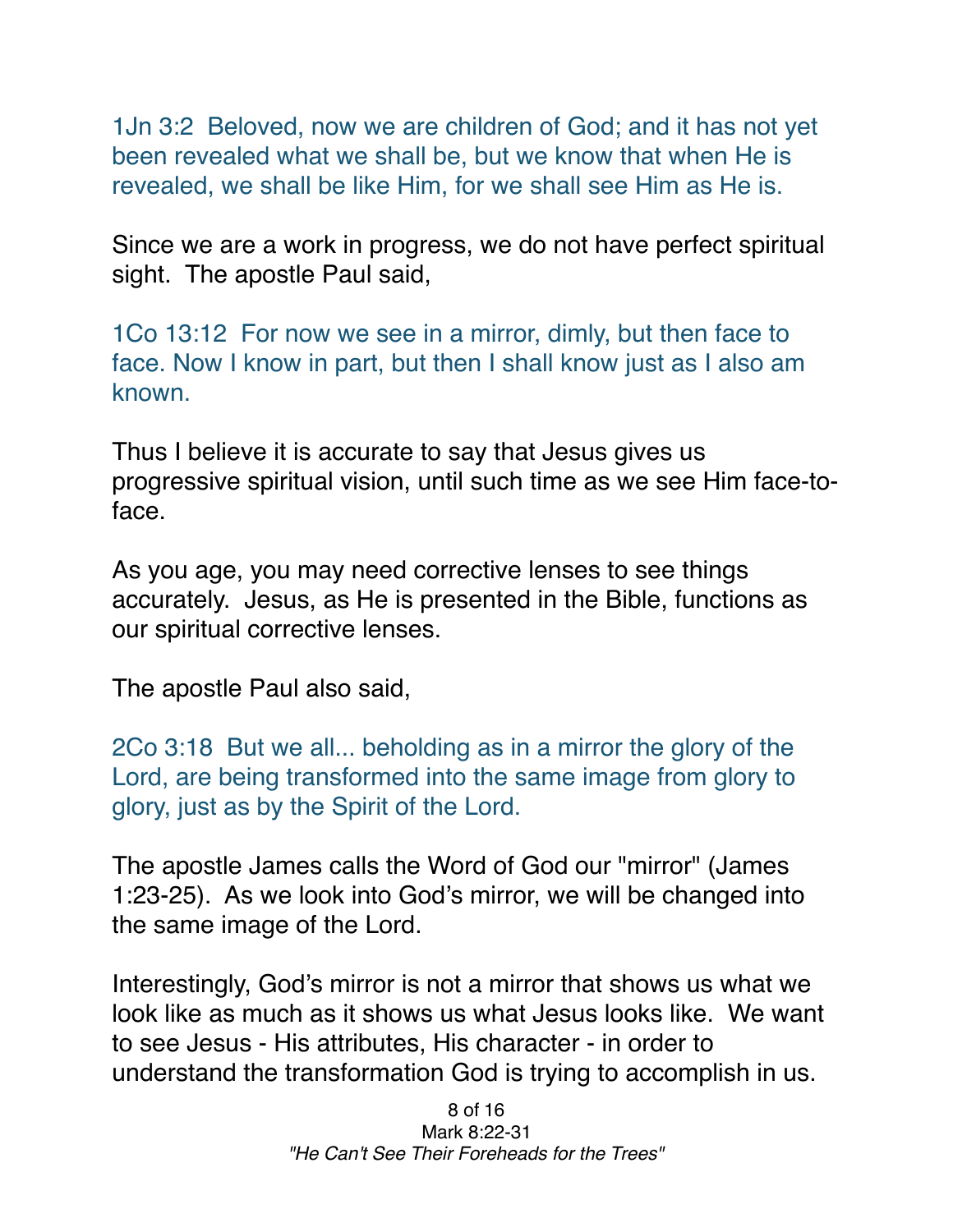Mar 8:27 Now Jesus and His disciples went out to the towns of Caesarea Philippi; and on the road He asked His disciples, saying to them, "Who do men say that I am?"

This is an immediate application of the lesson from the healing. Jesus may as well have asked, "Who do the spiritually blind say that I am?" We see their blindness in their suggestions:

Mar 8:28 So they answered, "John the Baptist; but some say, Elijah; and others, one of the prophets."

John was dead; Elijah was a forerunner, not the Messiah; "one of the prophets" was good company to be in, unless you were God come in the flesh.

You get the same crazy answers from blind nonbelievers, and the cults, about who Jesus is. The biblical evidence is clear.

Jesus had proven Himself to be the Messiah promised to the Jews, the greater Son of David, Who would establish the kingdom of Heaven on the earth. Staring at overwhelming evidence, the people remained willfully blind to His identity.

Mar 8:29 He said to them, "But who do you say that I am?" Peter answered and said to Him, "You are the Christ."

"Christ" means *anointed one*. It is the technical term used of the promised Messiah.

In another Gospel Jesus explains to Peter that he received this information by revelation from God. Peter received spiritual sight; he was no longer among those totally blind.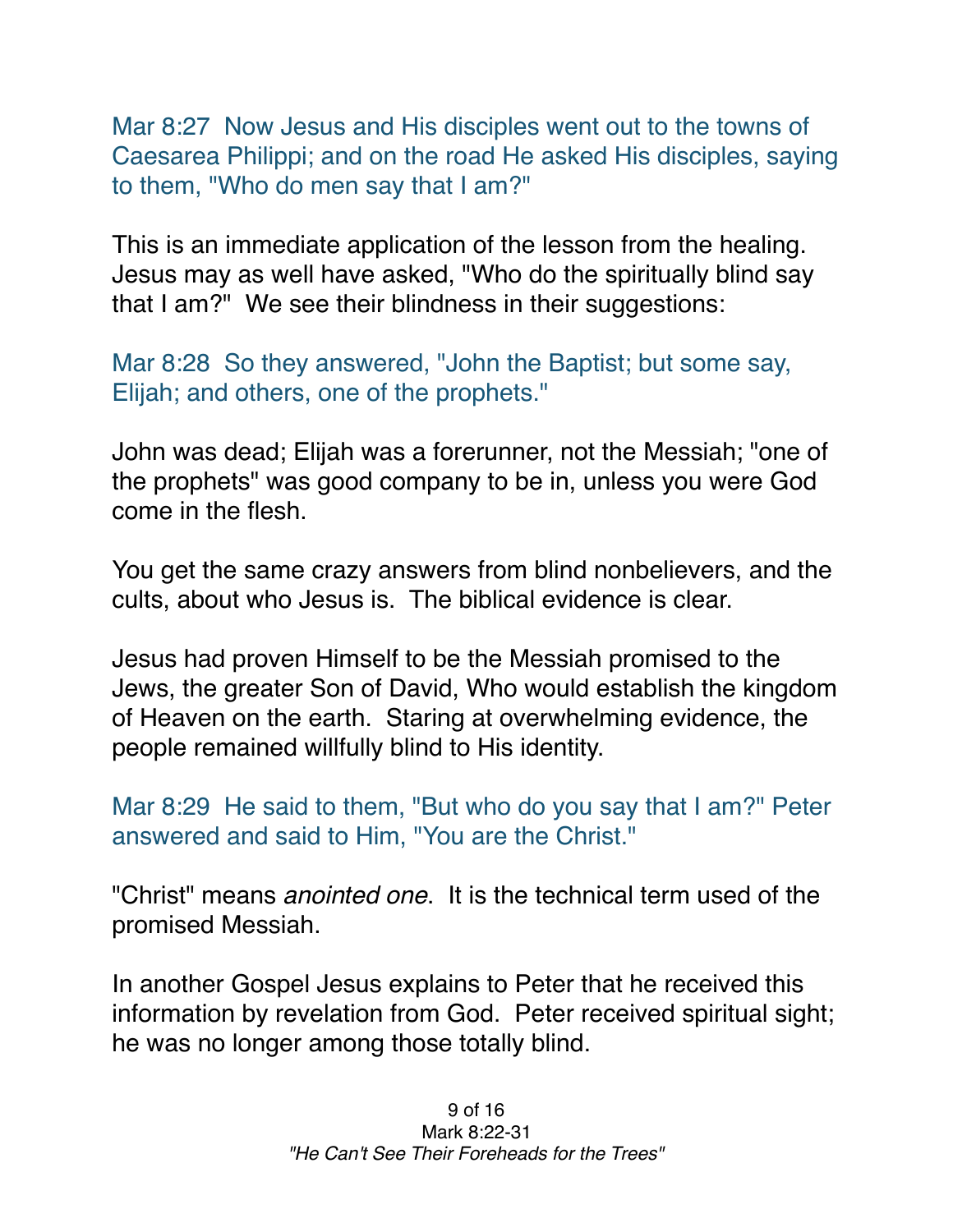Mar 8:30 Then He strictly warned them that they should tell no one about Him.

Why the gag order? Probably for lots of reasons, but the one we will see here, in the next set of verses, is that the disciples did not understand this idea of progressive sight. Although they had declared the great truth about Who Jesus was, with Peter as their spokesman, they had a lot to learn about His mission. They did not yet "see" Jesus going to the Cross and dying for our sins.

Soon enough, Jesus would give them the Great Commission, to go into the entire world, preaching the Gospel. But not yet.

Any message they declared about Jesus, at this point, would be wrong, since they did not yet see Him going to the Cross.

The thing I want to emphasize, today, regarding our progressive vision is this: Am I beholding Jesus in the mirror, and really becoming a little more like Him each day?

That's God's simple plan until I die or hear the trumpet signal the rapture.

#2 Satan Blinds Open Eyes & Causes You Vision Regression (v31-33)

We've come to a pivotal moment in the Gospel of Mark. For the first eight chapters, Jesus has been all about ministering to the multitudes, telling them the kingdom of Heaven is at hand. He's preached, and taught, and performed a vast quantity of miracles. Those miracles gave sufficient evidence that He was the Messiah promised in the Jewish Scriptures that we call the Old Testament.

> 10 of 16 Mark 8:22-31 *"He Can't See Their Foreheads for the Trees"*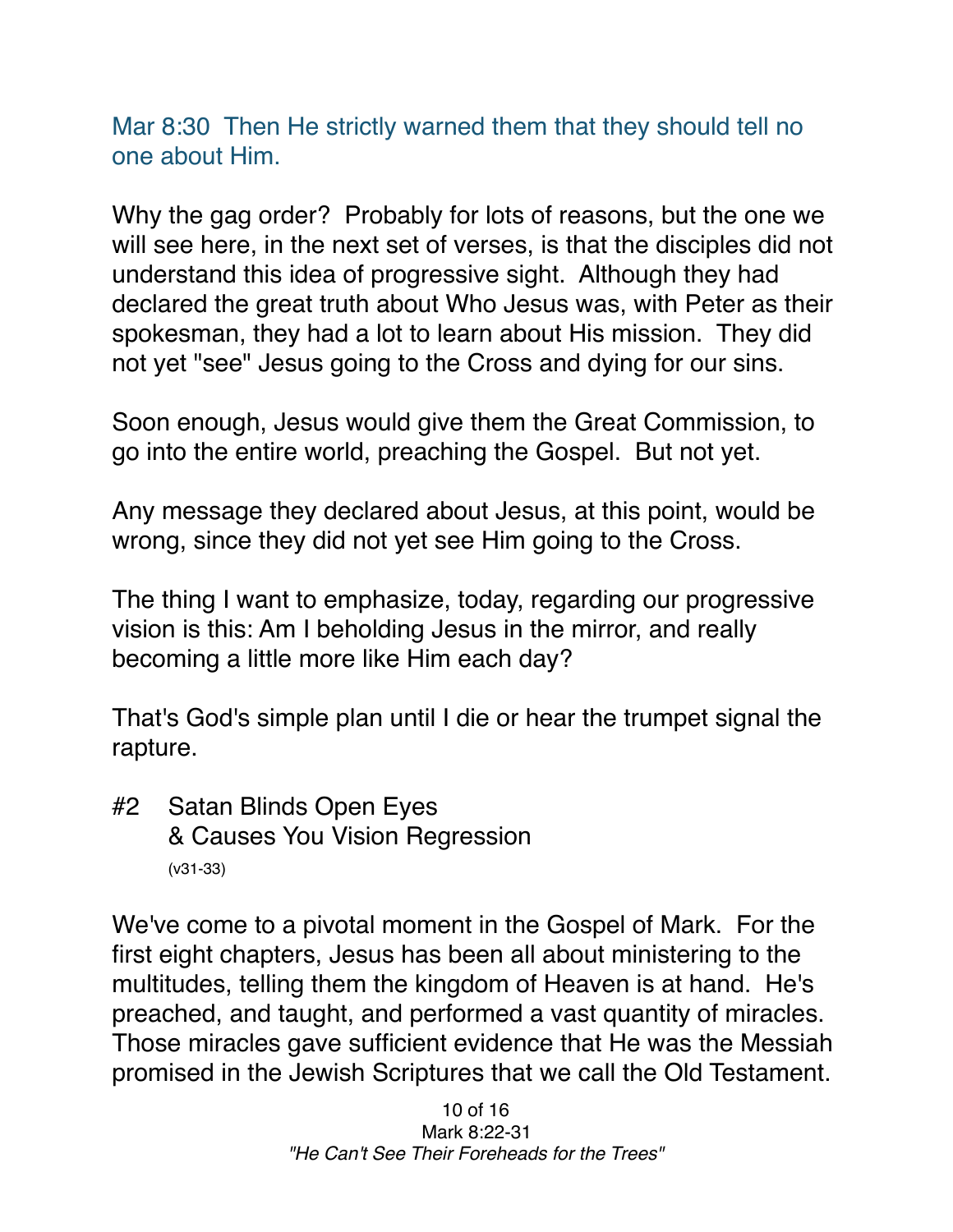In verse eleven, the Pharisees demanded from Him a "sign from Heaven," to prove that He was the Messiah. They were not sincere. Their request represents the national rejection of Jesus as their Messiah, and of the kingdom He was offering to establish on the earth.

From this point forward in the Gospel of Mark, Jesus will concentrate on His disciples. He will be getting them ready, not for their *positions* in the kingdom, but for their *persecutions* as they go about preaching the Gospel to establish His church on the earth as we await His Second Coming.

Instead of Jesus ruling the earth from King David's throne in Jerusalem, He says this:

Mar 8:31 And He began to teach them that the Son of Man must suffer many things, and be rejected by the elders and chief priests and scribes, and be killed, and after three days rise again.

*Talk about a spoiler alert.* Nobody was ready for that.

The death of Christ on the Cross, and His resurrection from the dead, must always be at the heart of our preaching and teaching.

- Whatever else we might say about Jesus, we cannot overlook His victory, on the Cross, over Satan and sin and death.
- We must not overlook the empty tomb, which guarantees us our own resurrection from the dead to a glorified body fit for eternity in Heaven.

I like that Jesus was so straightforward. I know that may sound silly; of course He was straightforward. But, so often, when we are presenting hard truths, we tend to sugarcoat them a little.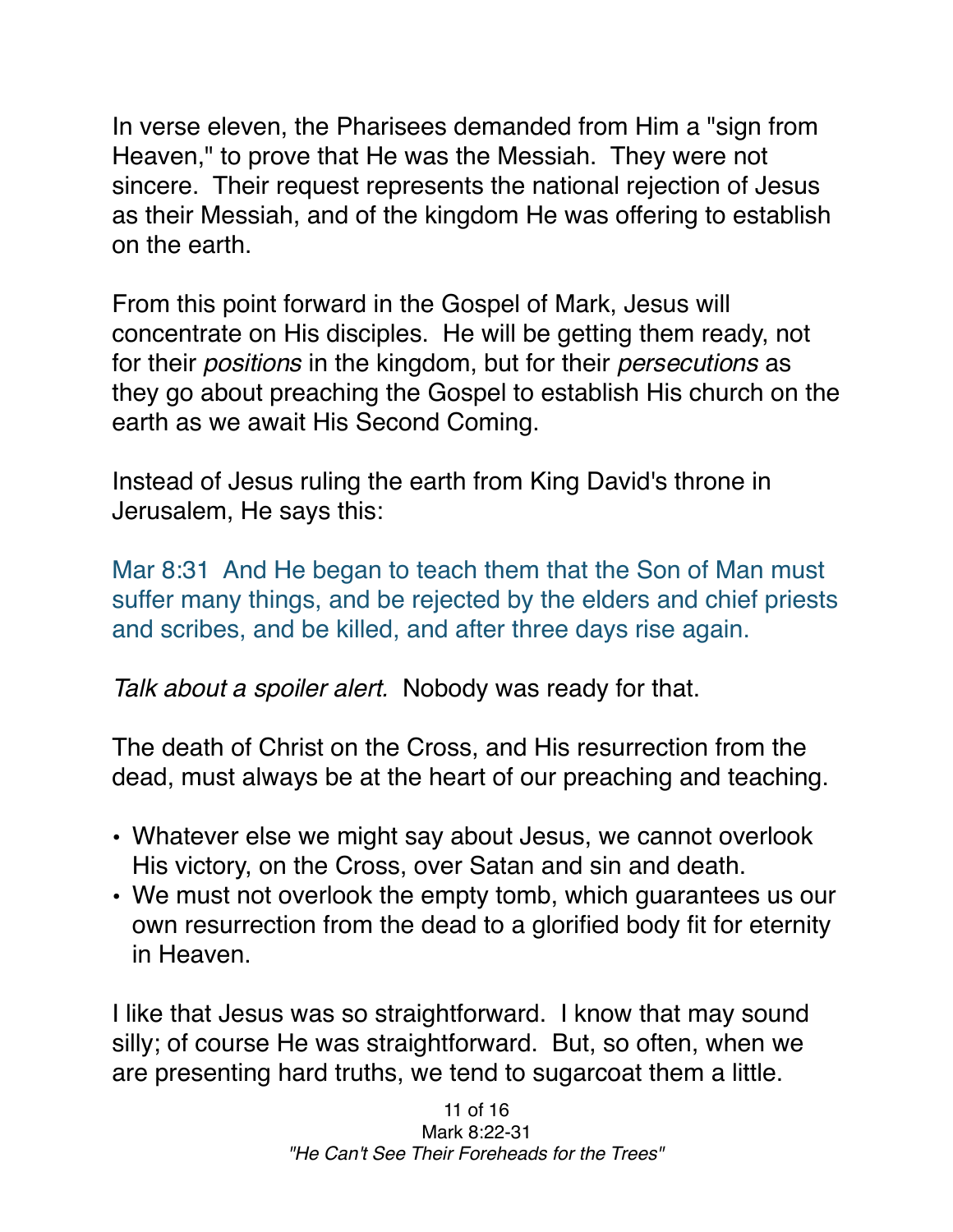Jesus didn't say, "Guys, things aren't going to pan-out in Jerusalem, so I'm going to a better place." No, He used the words "rejected," and "killed."

We should use plain, straightforward words, laced with compassion, when presenting the Gospel.

This was lesson number one for this new direction in ministry. It was a very short lesson; class was out early. Peter decided to have a little talk with Jesus.

Mar 8:32 He spoke this word openly. Then Peter took Him aside and began to rebuke Him.

Peter's eyes had been opened, and he had declared that Jesus was the Christ - the Messiah. Ask yourself: *Is this any way to talk to the Messiah?* If you really understood Who Jesus was, would you be trying to correct Him about God's plan of salvation?

It is definitely a case of partial sight. Peter's eyes had been opened - but we would say that he couldn't see the forrest for the trees, in that he could not perceive what Jesus was talking about.

While we are shaking our heads, and saying things about Peter like, "open mouth, insert foot," let me say this. We have a tendency to repeat his error, and we do, in fact, repeat it, some of us more than others.

Don't get me wrong. I'm not saying we don't acknowledge the Person and Work of Jesus, especially on the Cross. We do.

What I am saying is that we can ignore its implications for our lives. Look at verses thirty-four and thirty-five: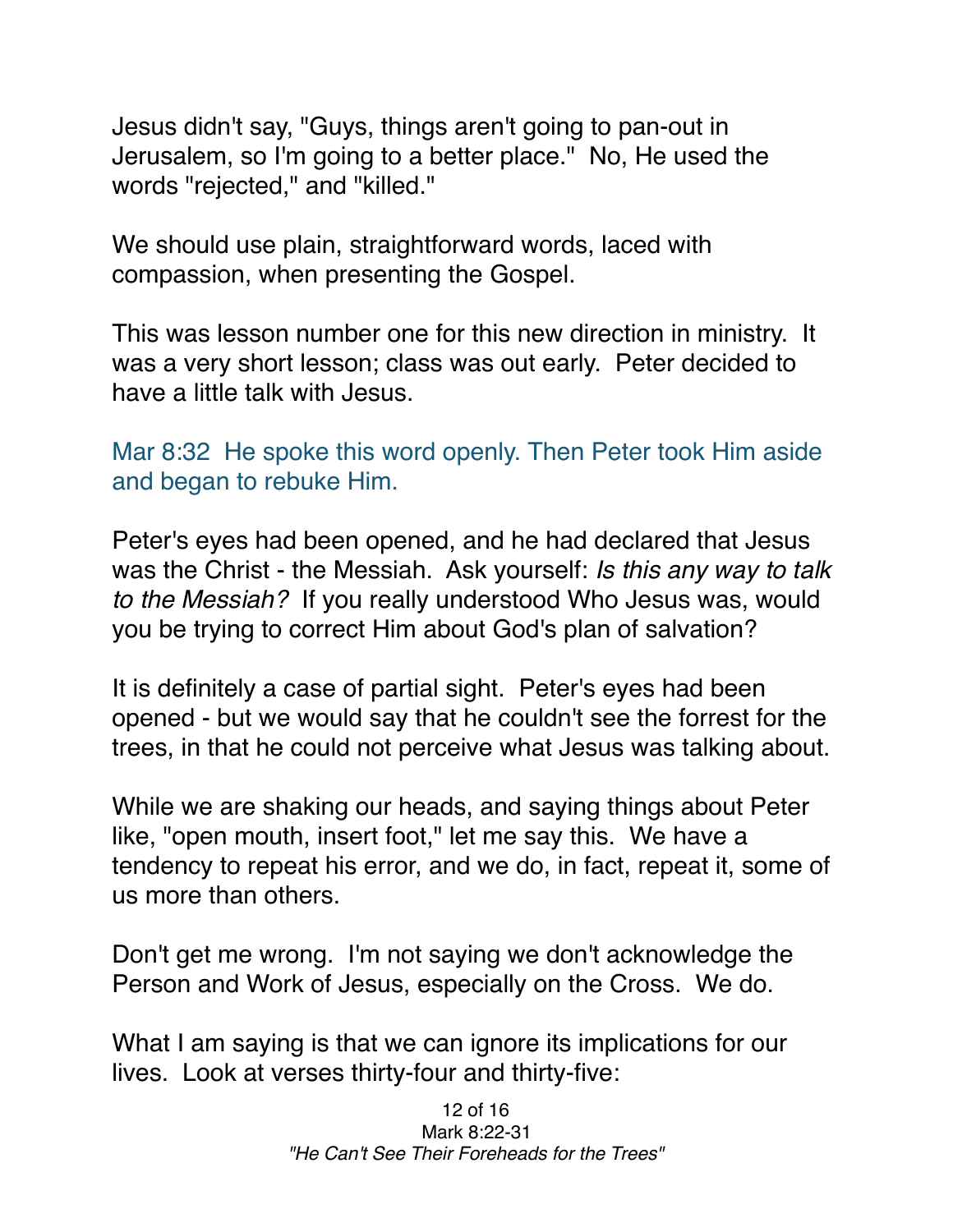Mar 8:34 When He had called the people to Himself, with His disciples also, He said to them, "Whoever desires to come after Me, let him deny himself, and take up his cross, and follow Me. Mar 8:35 For whoever desires to save his life will lose it, but whoever loses his life for My sake and the gospel's will save it.

These verses, and those that follow to the end of chapter eight, will be our text next time we meet (Lord willing). For now we can say that anytime and every time we do not "deny" ourselves and "take up [our] cross and follow [Jesus]," **we are rebuking Him.**

Anytime, and every time, we "desire to save our lives," **we are rebuking Jesus.**

Anytime, and every time, I sin, or disobey God, or disagree with Him, **I am rebuking Jesus.**

Let's say I'm looking into the mirror of God's Word, beholding the beauty of the Lord. I come across information that I should not, for example, pursue a divorce from my spouse unless I have biblical grounds for it. But I say, "Lord, you want me to be happy, don't you?", and I pursue the divorce.

You've just taken the Lord aside, to rebuke Him.

Maybe I understand from the Word I am not to be committing sexual sin - which is a broad topic, but includes sex before marriage, or sex with someone who is not my spouse after marriage, or pornography, or homosexuality, and the like. But I say, "Lord, my situation is unique, and, after all, you made me this way," and I go on committing sexual sin.

You are effectively taking the Lord aside and rebuking Him.

13 of 16 Mark 8:22-31 *"He Can't See Their Foreheads for the Trees"*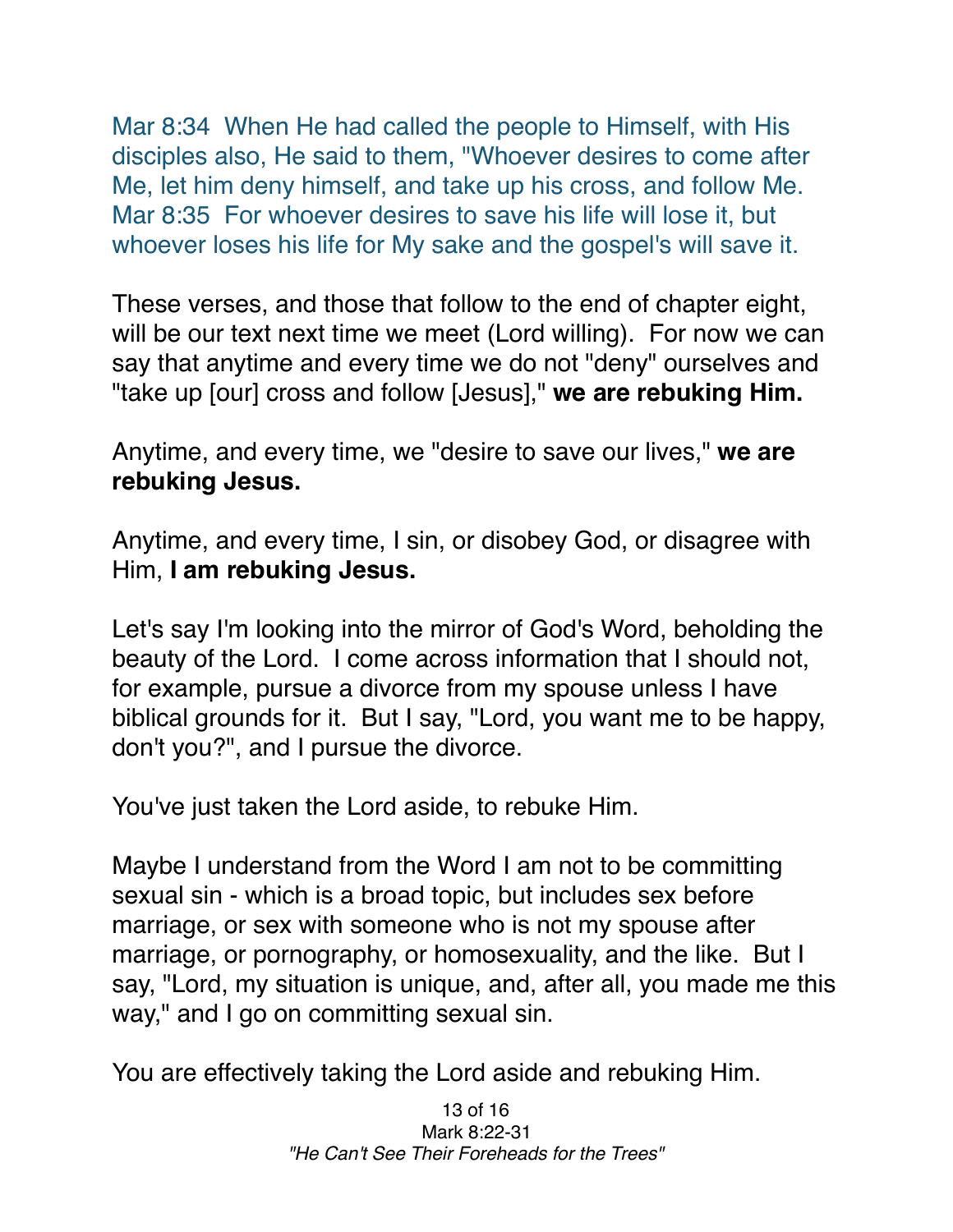Those are extreme examples. Anytime, and every time, we resist the Lord, or refuse to submit to Him, we are rebuking Him.

Jesus has one, standard response:

Mar 8:33 But when He had turned around and looked at His disciples, He rebuked Peter, saying, "Get behind Me, Satan! For you are not mindful of the things of God, but the things of men."

Don't think that this means Peter was somehow possessed by Satan. He was not.

His words would have reminded Peter of the wilderness temptation, when Satan tried to get Jesus off-task. Jesus finally said, "Away with you, Satan" (Matthew 4:10).

In other words, whenever we rebuke Jesus, we are acting like Satan - independently, by our own will, in opposition to the clearly stated will of God. It's not company we want to keep, or ever be associated with.

Peter was not being "mindful of the things of God, but of the things of men." In context, this meant that Peter was still expecting Jesus to establish the kingdom of Heaven on the earth.

Maybe Peter thought Jesus was depressed, and needed a pep talk to keep going. Maybe he thought all this talk of dying was an exaggeration of Jesus' discouragement.

For whatever reason, Peter promoted his own agenda, and his own preconceived ideas about Jesus.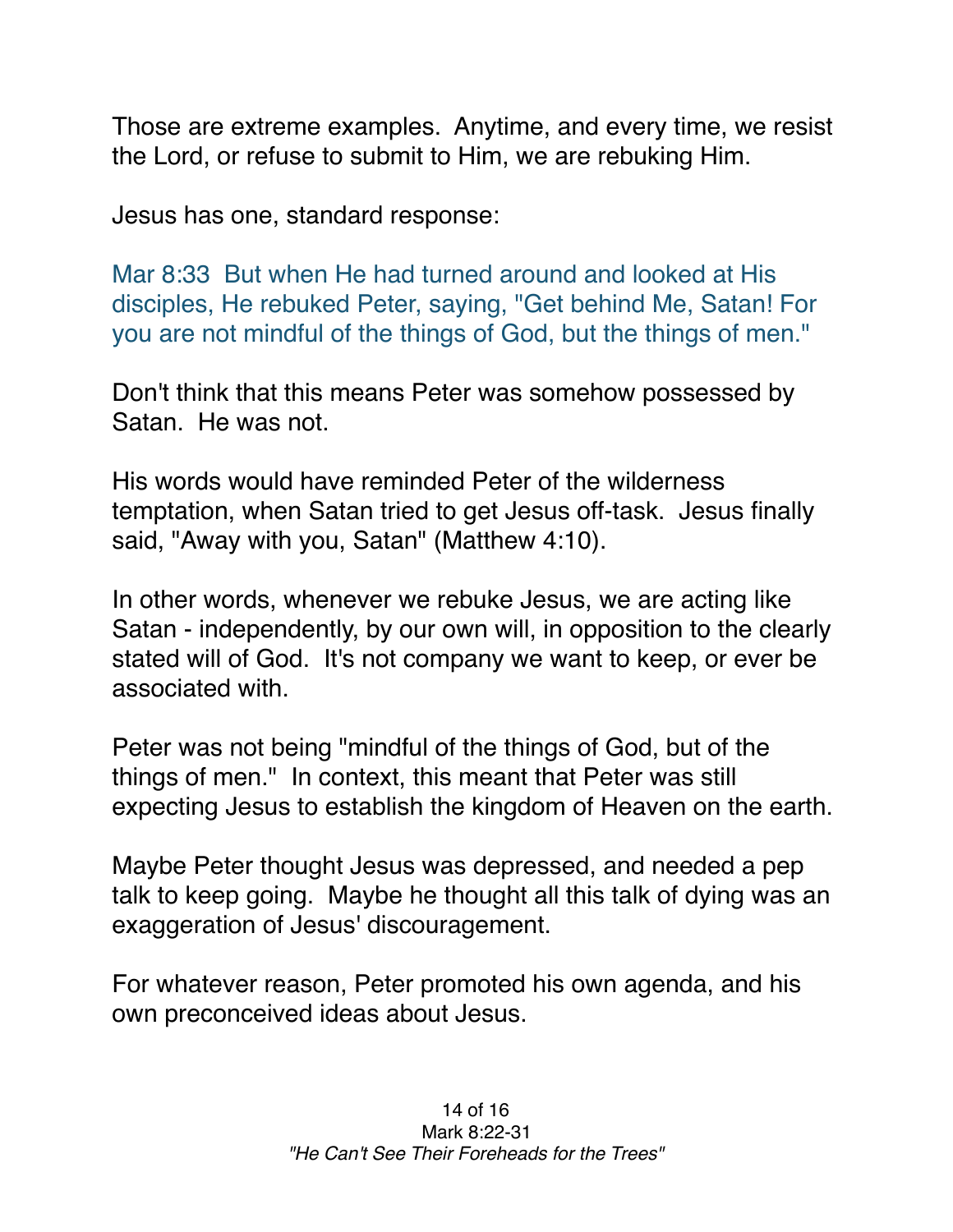Peter had a lot to learn. But learn it he would, as his vision grew progressively more accurate throughout his lifetime - especially after he received the Holy Spirit on the Day of Pentecost.

He saw through a glass dimly, but clearly enough that, at the end of his life, he requested his martyrdom be accomplished by being crucified upside down, because he did not think himself worthy to die in the same manner as his Lord and Savior, Jesus Christ.

If you are believer, your spiritual eyes have been opened, and God is working in you to bring you to the place of perfect vision when you see His face.

You can still, however, *regress*, rather than make *progress*, in your walk with the Lord.

Perhaps another illustration that the Lord used would be helpful. The church in Laodicea had definitely regressed in their relationship with Jesus. Part of Jesus' letter to them reads,

Rev 3:17 ... you say, 'I am rich, have become wealthy, and have need of nothing' - and do not know that you are wretched, miserable, poor, **blind**, and naked...

Were the Laodiceans nonbelievers? Maybe; undoubtedly some were. Some of the language and description of them lends itself to their being spiritually dead in their trespasses and sins.

Other language in the letter from Jesus, however, points to their being saved. For example, Jesus says He will discipline them the way you discipline your own children.